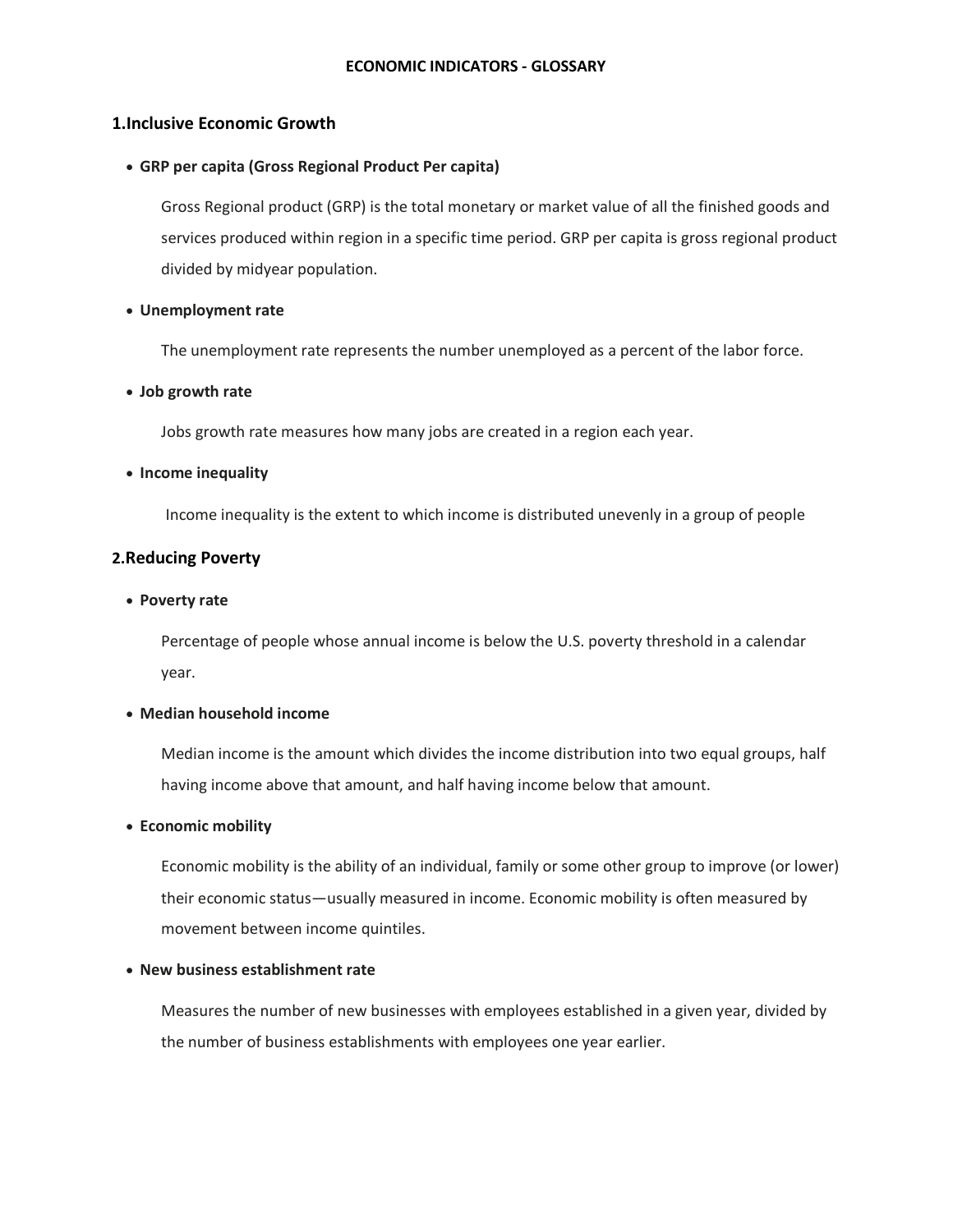#### **ECONOMIC INDICATORS - GLOSSARY**

### **3.Gender and Racial Equity**

## • **Median hourly wage gap**

The gender median hourly wage gap is defined as the difference between median hourly wage of women and median hourly wage of men.

The racial median hourly wage gap is defined as the difference between median hourly wage of individuals belonging to different races/ethnicities.

### • **Poverty rate gap**

The gender poverty rate gap is the difference between the poverty rate of women and poverty rate of men.

The racial poverty rate gap is defined as the difference between poverty rates individuals belonging to different races/ethnicities.

## • **Unemployment rate gap**

The gender unemployment rate gap is the difference between the unemployment rate of women and unemployment rate of men.

The racial poverty rate gap is defined as the unemployment rate of individuals belonging to different races/ethnicities.

# • **Educational attainment gap**

Educational attainment Measures the percentage of the population, 25 years or older, who have attained a certain educational qualification (Bacherlors degree or Graduate degree).

The gender educational attainment gap is the difference between the educational attainment of women and that of men.

The racial educational attainment gap is the difference between the educational attainments of individuals belonging to different races/ethnicities.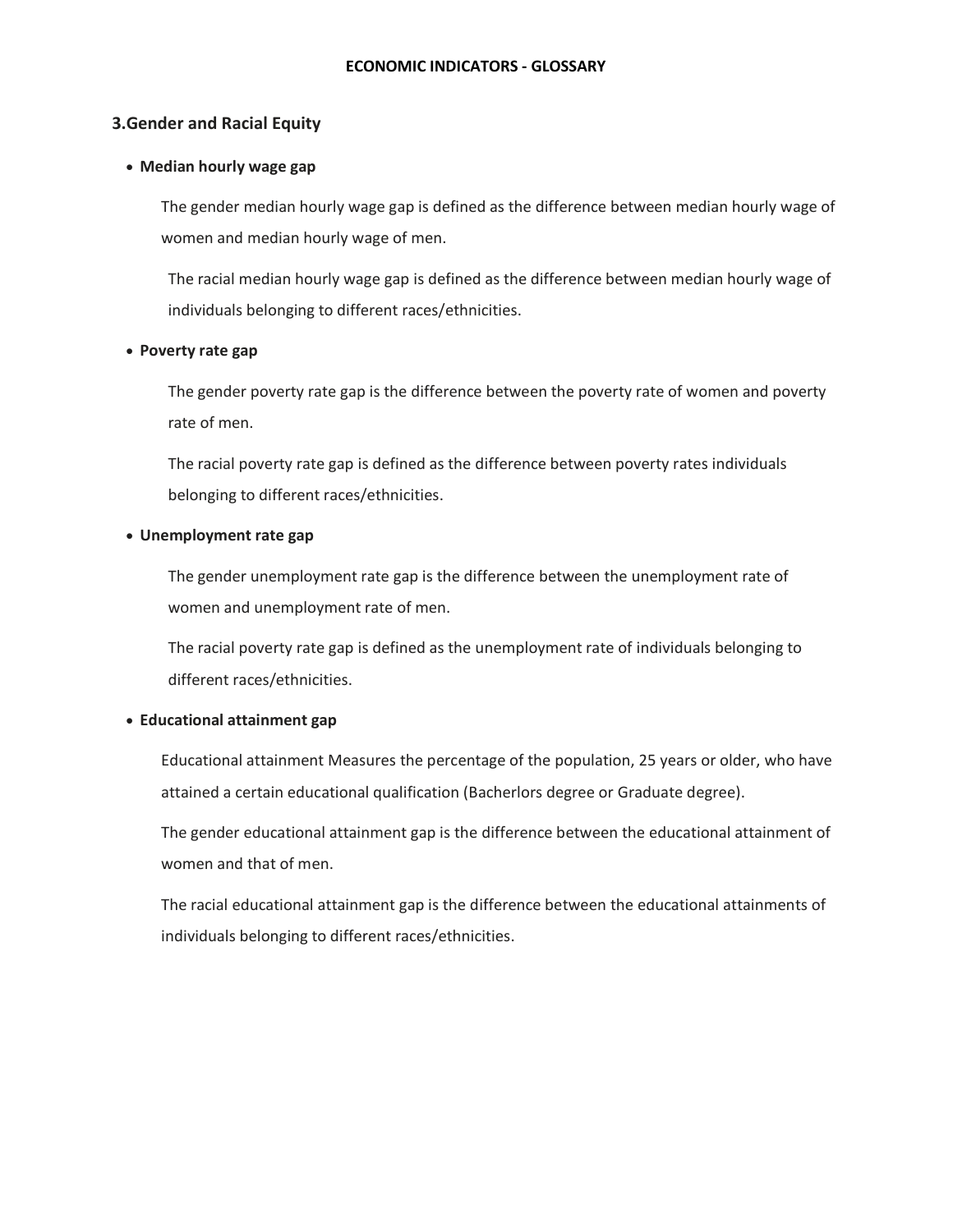# **4.Economic Diversification**

# • **Share of various sectors in economy**

Share of the total value of goods and services produced in each of the five economic sectors: the primary sector which includes agriculture, mining and other natural resource industries; the secondary sector covering manufacturing, engineering and construction; a tertiary sector for the service industries, the quaternary sector for intellectual activities involving education and research and the quinary sector reserved for high level decision makers in government and industry.

# • **Share of technology jobs**

The percentage of non-farm jobs that are in 'technology industries', which are characterized by computer and IT occupations that involve doing things like implementing technology, designing computer networks, coding, and developing software and websites.

- Are these the best jobs to target for broad-based prosperity and economic growth? Why not construction, or professional services?
- Don't get them just by wanting them need to focus on the conditions that foster growth (ecosystem). Skills development.

# • **Share of high wage jobs**

A high-wage job is defined as one in an industry or occupation in which the average wage is at least 50 percent higher than the overall average wage. The total number of high wage jobs by all jobs in the economy gives us the share of high wage jobs.

- High wage jobs of tomorrow what will they be and how do we prepare Tampa to be successful?
- Growth Rates of wages by industry/occupation

# • **Investment in skill development**

Skills development is the process of (1) identifying your skill gaps, and (2) developing and honing these skills. Investment in skill development implies the dollar amount of investment in the skill development of the individuals of a region.